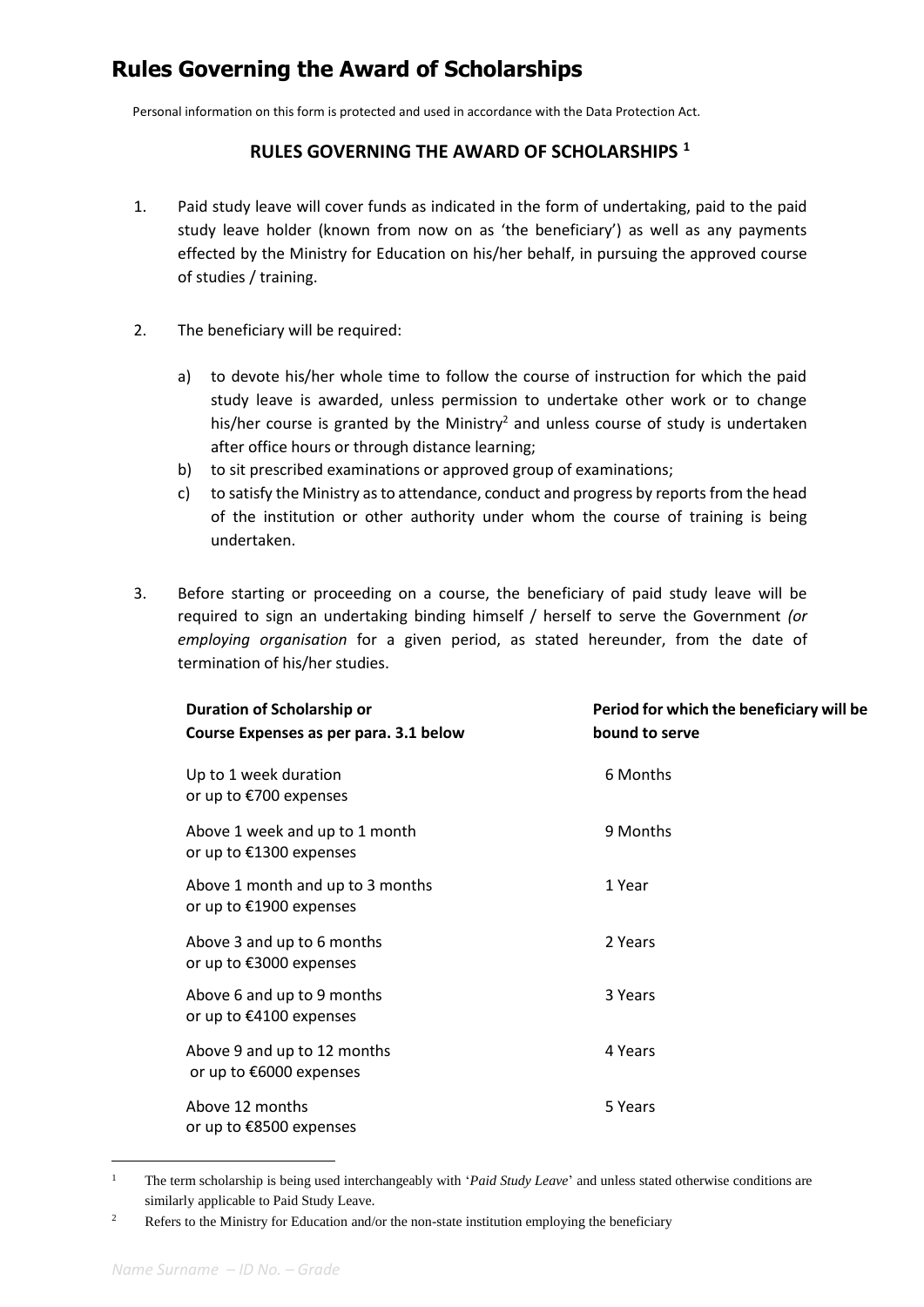- 3.1 Calculation of the period for which the scholarship holder will be bound to serve should be made as follows:
	- Where fees are involved the period for binding should be calculated on the expenses
	- Where salary only will be paid the period for binding should be based on the length of the course or paid study leave, as applicable.
	- Where expenses involve fees and salary the binding period shall be left at the discretion of the respective Permanent Secretary (for courses of less than one year) and IPS (for courses over one year). It is understood that a reasonable agreement is reached in these cases.

In the case of sponsorships for distance learning or part-time programmes the period of service is to be calculated against approximate cost shown in the above table.

- 4. Paid study leave may be suspended or terminated if:
	- a) reports on the beneficiary's work or conduct are unsatisfactory;
	- b) the beneficiary, without reasonable excuse, fails to pass a prescribed examination within the time fixed by the authorities of the institution which he/she is attending, or by the Ministry/Department;
	- c) the beneficiary engages in any occupation which is detrimental to his/her progress in the course of studies prescribed for him/her or accepts any paid employment without the permission of his/her Ministry/Department;
	- d) the beneficiary becomes unfit to complete his/her studies owing to illness or is absent from his/her studies owing to illness.
- 5. In some cases where the course of study is abroad the cost of a return passage will be met if the scholarship is terminated for reasons stated above provided that, if the scholarship holder declines to travel at the earliest opportunity without reasonable excuse, he/she will lose his/her right to a free passage and the payment of any allowance which he/she may be receiving will cease forthwith.
- 6. The beneficiary must notify the Ministry of the date of termination of his/her course. This declaration is to be supported by documentary evidence from the university or institution which he/she is attending confirming the effective date of termination.
- 7. The beneficiary may be required to pass a medical examination before selection and he/she may also be required to submit to an annual medical examination during the tenure of the Paid Study Leave.
- 8. The beneficiary may also be required to refund all or any part of the expenses incurred by Government on his/her behalf and in connection with his/her Paid Study Leave.
	- a) if he/she fails to successfully complete the course due to negligence on his/ her part; or
	- b) if he/she fails to serve the Government *(or* his/her *employing organisation)* as stated in paragraph 3 above.